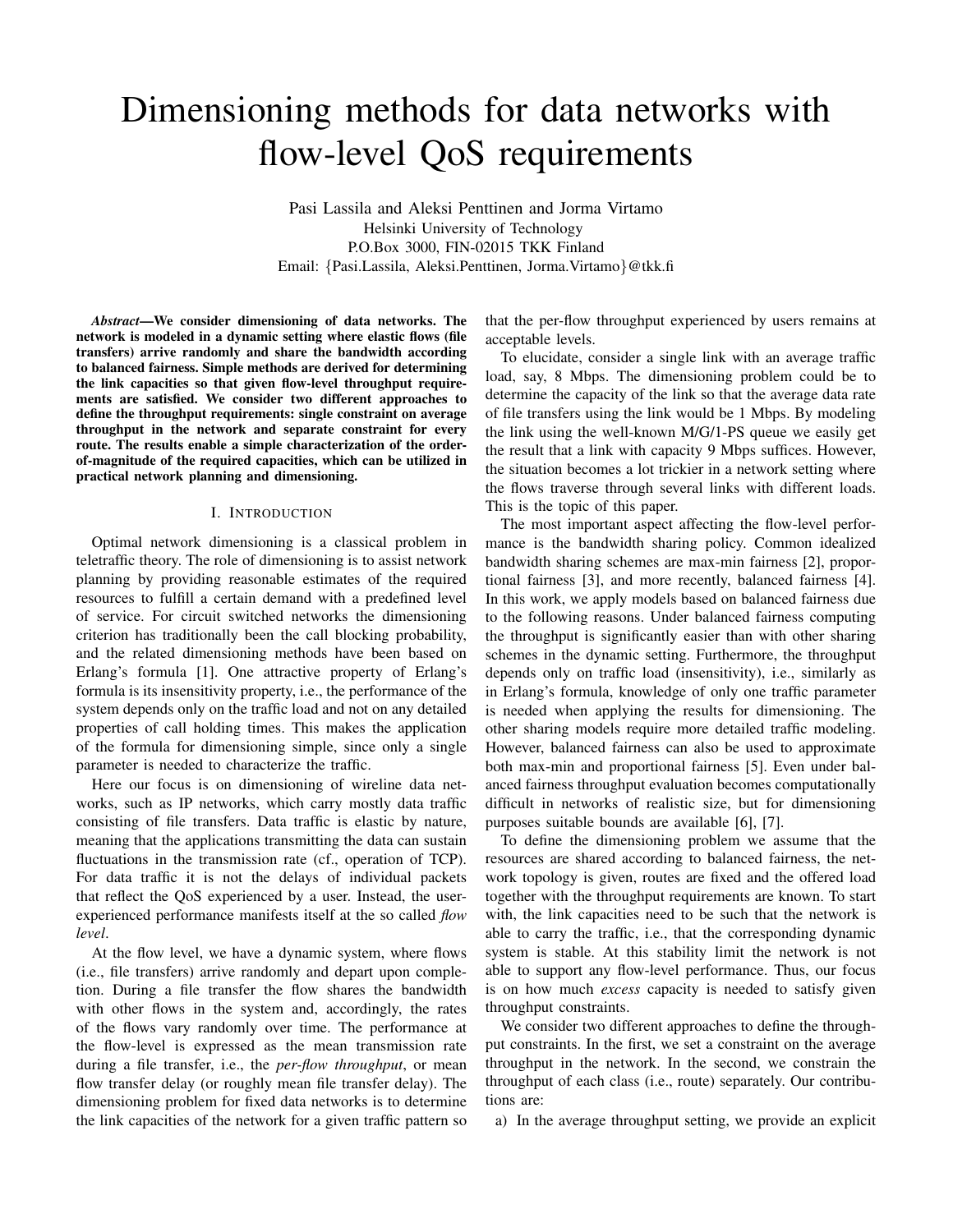formula for an upper bound on the excess capacity of the links.

b) In the per-class throughput setting, we provide an explicit formula for a lower bound on the excess capacity of the links. For the upper bound, an efficient iterative solution method is presented.

The results enable a simple characterization of the order-ofmagnitude of the required capacities, which can be utilized in practical network planning and dimensioning.

The paper is organized as follows. In Section II we review the related literature. Section III outlines the network model. Section IV defines the dimensioning problems. Perclass throughput problems are addressed in Section V. We illustrate the application of the methods via some numerical examples in Section VI. Finally, the conclusions are given in Section VII.

## II. RELATED WORK

Existing methods in the literature on dimensioning of data networks are usually formulated as optimization problems, but the distinction comes from the assumed network traffic model, i.e., whether it is static or dynamic. Static is here used to imply that the network model treats traffic basically as fluid and no stochastic elements are present in the model. In static models, the dimensioning problem is often formulated as a multicommodity optimization problem, see [8]–[10]. The network consists of routes and the problem is to determine the link capacities and the bandwidth allocations for each route such that a given utility function is maximized. The maximization is then performed by assigning a budget constraint on the total cost of the network links. The utility function can be formulated according to various fairness criteria (max-min or proportional fairness). Additionally, other considerations may easily be included, such as network failures. In principle, the multi-commodity flow problem is well defined and easy to apply for various types of network design problems. However, the approach does neglect one important aspect, namely the dynamic and stochastic nature of the traffic.

A classic data network dimensioning method that is also formulated as an optimization problem, but employing a stochastic traffic model, is the square-root method in [2]. The idea in the method is basically to determine the link capacities such that the total network cost is minimized subject to a constraint on the overall mean packet delay in an open M/M/1 queuing network. The drawback of the approach is that the performance criterion is a packet-level metric which is not a meaningful end-to-end performance measure for elastic data traffic.

There are also a number of papers that focus on dimensioning of a single bottleneck link. In [11], different models (on-off fluid model, processor sharing and Brownian motion) have been used to evaluate the dimensioning requirements given by different single link traffic models. The results are also compared against measurements. The so called GPS (generalized processor sharing) model [12] has been applied for dimensioning of elastic TCP traffic in [13]. The GPS model assumes an infinite user population (Poisson arrivals) and it can nicely capture the situation where flows are peak rate limited such that the bottleneck link appears as an M/G/ $\infty$ system until the link becomes full, after which the flows start sharing the bandwidth equally. A finite user population variant of GPS has been studied in [14], where a simple and explicit formula is derived for the required capacity, given the number of users, offered traffic and a target dimensioning criterion for the mean useful rate of a user.

In our previous work [15] we considered the dimensioning of wireless mesh networks under flow-level QoS requirements. The problem addressed in the present work appears as a sub-problem in an approximation scheme for mesh network dimensioning, although the two problems are different.

Similarly as in [14] and [13], we apply flow-level models, but instead of focusing on a single link, we consider the network case and apply models based on balanced fairness for dimensioning of data networks. Our formulation is in spirit similar to the one in [2], except that the performance measure in our case is not the packet delay, but the flow level throughput associated with file transfers in a network.

#### III. FLOW-LEVEL MODELING OF ELASTIC TRAFFIC

Consider a network of  $L$  links with traffic routed along  $N$ routes. Each route corresponds to a flow class. The routing is described by the matrix **A**, where the element  $a_{il} = 1$  if class i uses link l and 0 otherwise. Let  $\mathcal{R}_i$  be the set of links used by class i. When link l is on route  $\mathcal{R}_i$  we use the notation  $l \in \mathcal{R}_i$ . Correspondingly, the notation  $\mathcal{F}_l$  is used for the set of flow classes using link  $l$ .

The flows arrive randomly and have finite durations in each flow class. The traffic of class  $i$  is characterized by the traffic load  $\rho_i$ , which is the product of the mean arrival rate of classi flows,  $\lambda_i$ , and their mean flow size,  $E[S_i]$ . The vector of loads is denoted by  $\rho$ . The link loads are given by the vector  $\mathbf{r} = \mathbf{A}^T \rho$ . The *l*th component of **r** is denoted by  $r_l$ . All vectors are assumed to be column vectors.

We assume that the bandwidth is shared dynamically among the on-going flows and that the sharing policy is balanced fairness [4]. Balanced fairness is a resource sharing notion that essentially renders the flow-level traffic process reversible. The stationary distribution of the system depends only on the traffic loads under rather general assumptions. This significantly facilitates analysis of the system, while the performance remains comparable with other fair sharing schemes [5]. Balanced fairness has been extensively applied in performance analysis of various communication networks, see, e.g., [16]–[19].

The performance measure we consider is the flow throughput of class  $i$ , which is defined as the ratio of mean flow size and flow duration in the class, i.e.,

$$
\gamma_i = \frac{\mathcal{E}[S_i]}{\mathcal{E}[T_i]}.
$$

Under balanced fairness one can obtain explicit formulas for  $\gamma_i$  for particular systems [4], [16], [20], but generally the approach results in a recursive formulation which is too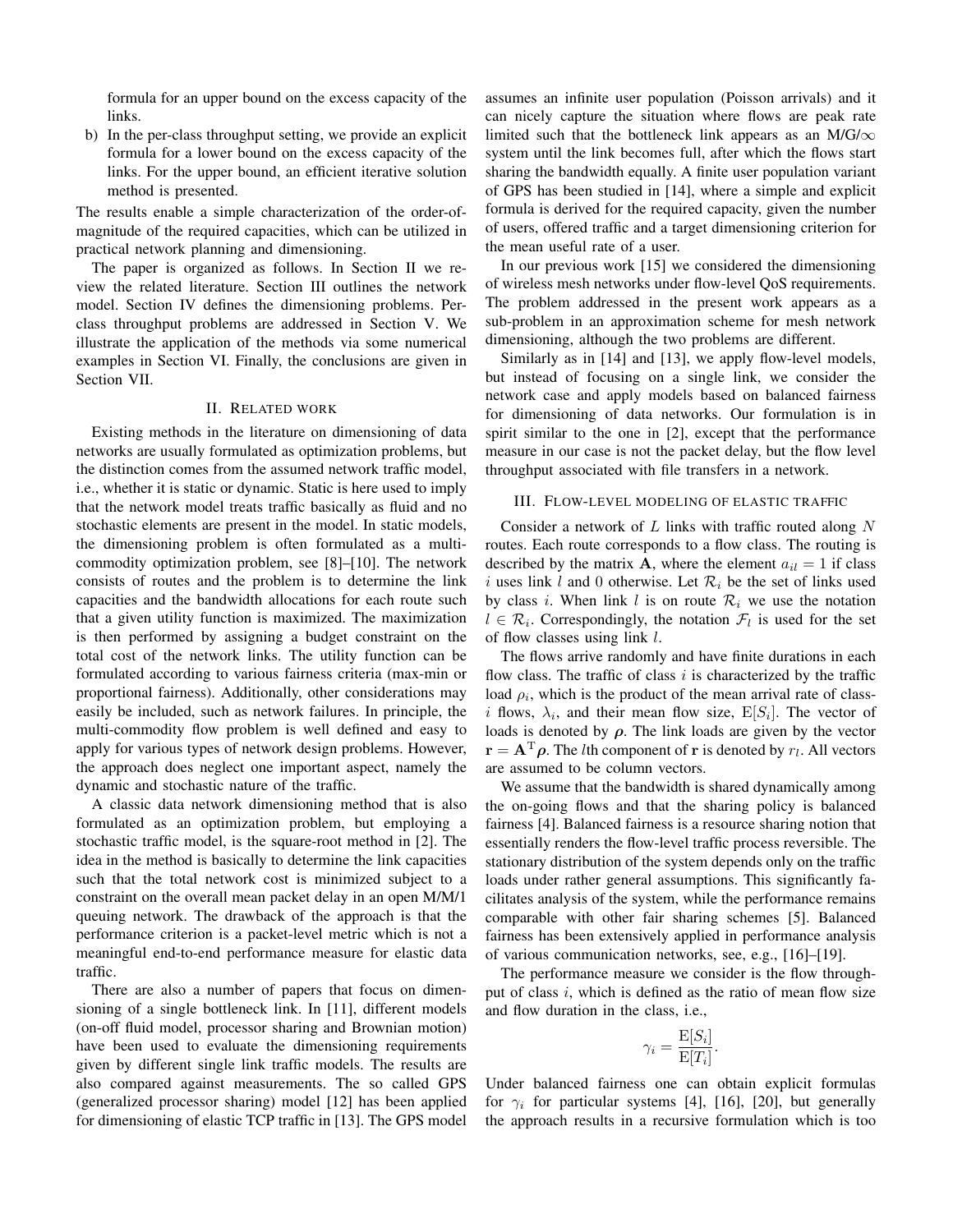cumbersome for dimensioning purposes. For dimensioning we can utilize the upper and lower bounds for throughput, introduced in [6] and [7].

The most straightforward approach to the throughput of class- $i$  flows is to approximate the throughput by the available capacity of the bottleneck link along the route of the class. In this case, the throughput function  $\Gamma_i(\mathbf{c})$  is given by

$$
\Gamma_i(\mathbf{c}) = \left(\max_{l \in \mathcal{R}_i} \frac{1}{c_l - r_l}\right)^{-1},\tag{1}
$$

where **c** denotes the vector of link capacities and  $c_i$  its *i*th component. In fact, (1) provides an upper bound on the throughput, as shown in [6], and it is accurate when the performance of the class is mostly determined by a single bottleneck.

As a lower bound for the throughput, the so called storeand-forward (SF) bound has been proposed in [6]. The bound is based on assuming that the flow is transmitted along the route so that the flow is first received entirely by the next hop node and only then forwarded to the next node along the route (hence the name store-and-forward). The throughput function  $\Gamma_i(\mathbf{c})$  in this case equals

$$
\Gamma_i(\mathbf{c}) = \left(\sum_{l \in \mathcal{R}_i} \frac{1}{c_l - r_l}\right)^{-1}.
$$
 (2)

Recently, however, Bonald improved this bound in [7]. The corresponding throughput function  $\Gamma_i(\mathbf{c})$  is

$$
\Gamma_i(\mathbf{c}) = \left(\max_{l \in \mathcal{R}_i} \frac{1}{c_l} + \sum_{l \in \mathcal{R}_i} \frac{r_l}{c_l} \frac{1}{c_l - r_l}\right)^{-1}.
$$
 (3)

We refer to (3) as the improved store-and-forward (ISF) bound. ISF is a considerably tighter bound in certain cases than SF, but dimensioning using the SF bound is computationally easier, as will be discussed later.

#### IV. THE DIMENSIONING PROBLEM FORMULATIONS

The problem of dimensioning is to determine the required amount of bandwidth on each link to fulfill a given throughput requirement when the routing is fixed by the matrix **A** and the load vector  $\rho$  is given. Note that in the dimensioning  $\rho$ represents an estimate of the traffic demand in the network.

The stability of the dynamic system requires that the link capacities **c** are greater than **r**. At this limit the flow-level performance approaches zero. Thus, more capacity is needed to attain any given flow-level performance objectives. We simplify the notation here by considering only this excess capacity  $d = c - r$ .

#### *A. Dimensioning based on average throughput*

When considering how much extra capacity is required, it is natural to formulate the dimensioning as an optimization problem, where the objective is to minimize the overall cost of the network subject to given performance requirements. The performance requirement can be chosen as the average

throughput of the flows in the network,  $\gamma_{\text{ave}} = \mathbb{E}[S]/\mathbb{E}[T]$ , where  $E[S]$  is the mean flow size,

$$
E[S] = \frac{1}{\sum_{i} \lambda_i} \sum_{i} \lambda_i E[S_i],
$$

and  $E[T]$  is the mean flow transfer delay in the network. By using the store-and-forward bound, an upper bound for the mean flow transfer delay in the network is given by the function

$$
E[T] = \sum_{i} \frac{\lambda_i}{\sum_{j} \lambda_j} \sum_{l \in \mathcal{R}_i} \frac{E[S_i]}{d_l},
$$

Thus, we have the throughput function

$$
\Gamma_{\text{ave}}(\mathbf{d}) = \frac{\mathrm{E}[S]}{\mathrm{E}[T]} = \left(\sum_{i} \frac{\rho_i}{\rho_{\text{tot}}} \sum_{l \in \mathcal{R}_i} \frac{1}{d_l}\right)^{-1},
$$

where  $\rho_{\text{tot}} = \sum_i \rho_i$ . The associated optimal network dimensioning problem can be expressed as

$$
\min_{\mathbf{d}} \mathbf{w}^{\mathrm{T}} \mathbf{d},
$$
\n
$$
\Gamma_{\text{ave}}(\mathbf{d}) \ge \gamma_{\text{ave}},
$$
\n
$$
\mathbf{d} > 0,
$$
\n
$$
(4)
$$

where **w** is the vector of cost per unit capacity on each link and  $\gamma_{\text{ave}}$  is our target average per-flow throughput in the network. The cost vector **w** is included for generality.

This optimization problem can be solved explicitly. The Lagrangian function  $\Theta$  associated with (4) is given by

$$
\Theta = \sum_{l} w_l \, d_l + \lambda \left( \sum_{i} \frac{\rho_i}{\rho_{\text{tot}}} \sum_{l \in \mathcal{R}_i} \frac{1}{d_l} - \frac{1}{\gamma_{\text{ave}}} \right), \quad (5)
$$

where  $\lambda$  is the Lagrangian multiplier of the average throughput constraint. The derivative of (5) goes to zero at

$$
d_l = \sqrt{\frac{\lambda r_l}{w_l \rho_{\rm tot}}}, \ \forall l.
$$

At the optimum the throughput constraint is satisfied as an equality, which yields

$$
\sqrt{\lambda} = \gamma_{\text{ave}} \sum_{l} \sqrt{\frac{r_l w_l}{\rho_{\text{tot}}}}.
$$

Thus, the optimal values of  $d_l$  are given by

$$
d_l = \gamma_{\text{ave}} \sqrt{\frac{r_l}{w_l \rho_{\text{tot}}}} \sum_j \sqrt{\frac{r_j w_j}{\rho_{\text{tot}}}}, \ \forall l. \tag{6}
$$

The result above can be seen as the flow-level counterpart of the original square-root method [2] for dimensioning according to the packet-level delay. Note that such a simple explicit solution for this formulation is available only when applying the store-and-forward bound.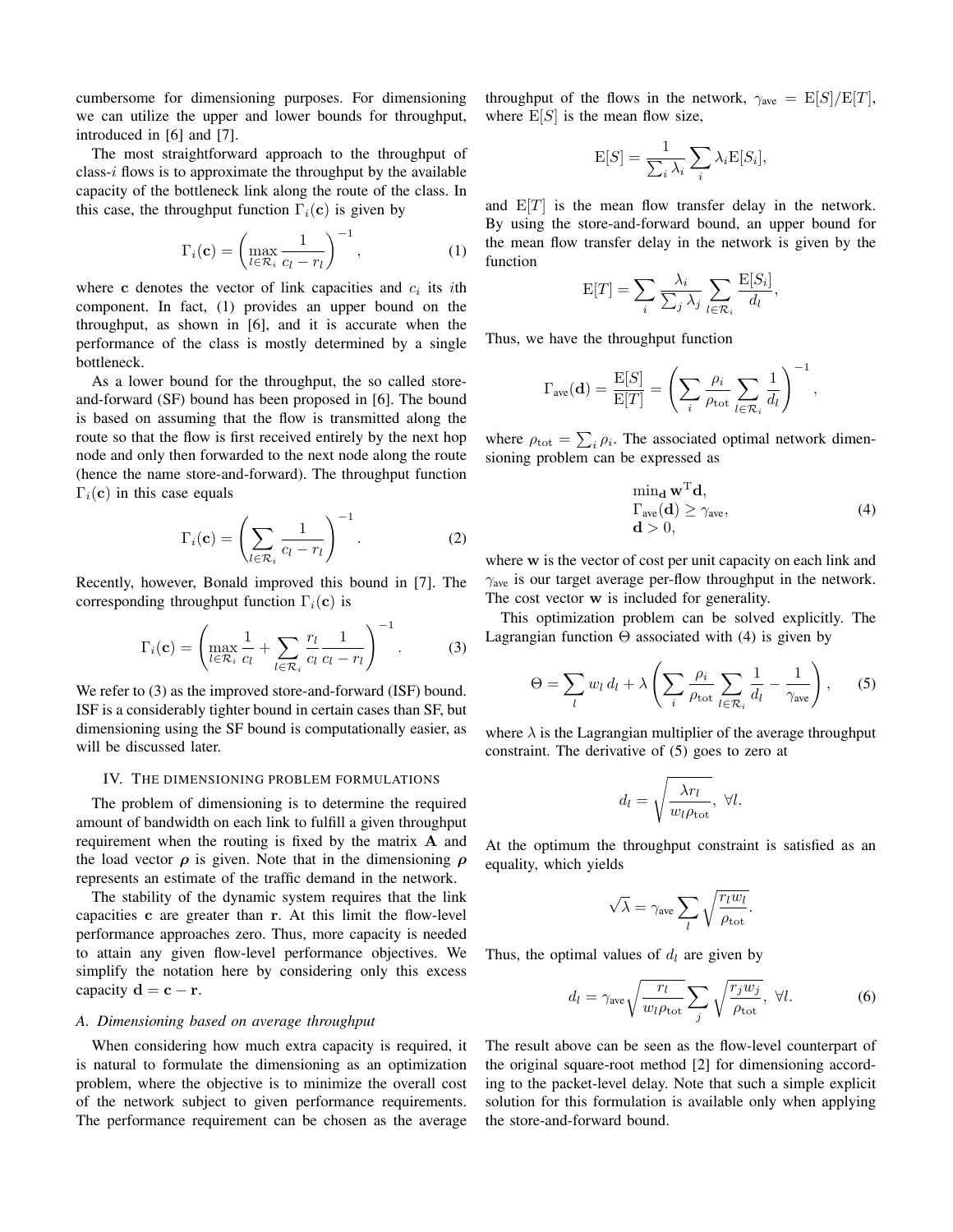## *B. Dimensioning based on per-class throughput*

Due to the explicit solution, the above method is indeed easy to apply in practise for any network and it can be used to provide quickly computable estimates of the required capacities. However, the solution does not provide any guarantees on the per-class performance in the system, i.e., in the obtained solution some classes may have significantly lower throughput than others. This motivates us to consider also optimization problems, where the throughput requirement is defined separately for each class.

The dimensioning problem is then to fix the link capacities so that the throughput requirements on each route are satisfied and that the overall cost is minimized. Formally, we search for **d** which solves the following problem:

$$
\min_{\substack{\mathbf{d} \\ \Gamma_i(\mathbf{d}) \geq \gamma_i, \quad \forall i, \\ \mathbf{d} > 0,}} \mathbf{w}^{\mathbf{T}} \mathbf{d},\tag{7}
$$

where  $\gamma_i$  denotes the per-class throughput requirement and **w** is a positive capacity cost vector. In (7), the throughput function  $\Gamma_i(\mathbf{d})$  can be any of the throughput functions (1-3).

By applying (1), a simple lower bound on the required excess capacities (and the network cost) can be obtained. This approximation gives us the following constraints on the link capacities

$$
\left(\max_{l\in\mathcal{R}_i}\frac{1}{d_l}\right)^{-1}\geq \gamma_i,\quad \forall i.
$$

Since the constraint holds for the maximum value in the class, it must hold for all the links in the class, i.e.,

$$
\frac{1}{d_l}\leq \gamma_i^{-1},\quad \forall l\in \mathcal{R}_i,\ \forall i.
$$

These constraints are satisfied if the most stringent ones for each  $d_l$  are satisfied and we get

$$
d_l = \max_{i \in \mathcal{F}_l} \gamma_i, \ \forall l. \tag{8}
$$

Thus, we have an explicit solution for the required link capacities,  $c_l = r_l + d_l$ , where  $d_l$  represents an optimistic estimate (lower bound) of the excess capacity needed on link  $l$  to satisfy the throughput requirements of all classes. Note that this result can be interpreted so that the network is dimensioned assuming that each link  $l$  behaves as an independent M/G/1-PS queue with an offered load  $r_l$ .

By applying the throughput functions (2) or (3) upper bounds on the required capacities can be obtained. In the next section, we propose efficient methods to solve (7) when throughput function (2) or (3) is used.

## V. UPPER BOUND ON LINK CAPACITIES WITH PER-CLASS REQUIREMENTS

The dimensioning problem (7) with throughput formulas (2) and (3) is a non-linear optimization problem that can be tedious to solve, especially for large problem instances. One of our main contributions is the following scalable iterative method for solving the optimization problem.

#### *A. Store-and-forward bound*

The store-and-forward (SF) bound gives us the throughput function  $\sqrt{-1}$ 

$$
\Gamma_i(\mathbf{d}) = \left(\sum_{l \in \mathcal{R}_i} d_l^{-1}\right)^{-1}.\tag{9}
$$

Thus, dimensioning problem (7) for the excess capacity **d** becomes:

$$
\min_{\mathbf{d}} \mathbf{w}^{\mathrm{T}} \mathbf{d}
$$
  

$$
\mathbf{A} \mathbf{d}^{-1} \leq \gamma^{-1},
$$
  

$$
\mathbf{d} > 0.
$$
 (10)

where we use the notation  $\mathbf{d}^{-1} = (d_1^{-1}, \dots, d_L^{-1})^T$  (also for *γ*) for brevity. The Lagrangian dual to this problem is given by

$$
\max_{\mathbf{u}} \Theta(\mathbf{u})
$$
  
 
$$
\mathbf{u} \ge \mathbf{0},
$$
 (11)

where

$$
\Theta(\mathbf{u}) = \inf_{\mathbf{d} > 0} \left\{ \mathbf{w}^{\mathrm{T}} \mathbf{d} + \mathbf{u}^{\mathrm{T}} \left( \mathbf{A} \mathbf{d}^{-1} - \boldsymbol{\gamma}^{-1} \right) \right\}. \tag{12}
$$

Although the dual problem is tractable by standard numerical optimization techniques [21], the special structure of the problem allows a simple iterative solution. Note first that the vector **d** realizing the infimum in (12) is given by

$$
\mathbf{d} = \sqrt{\frac{\mathbf{A}^{\mathrm{T}} \mathbf{u}}{\mathbf{w}}},\tag{13}
$$

where the division by **w** stands for component-wise division. Recall that in the optimum the complementary slackness (CS) condition,

$$
u_i\left(\sum_{l\in\mathcal{R}_i}d_l^{-1}-\gamma_i^{-1}\right)=0,
$$

must hold for all classes. By utilizing the relation (13) the CS conditions result in a natural iteration for **u**. Start from any strictly positive  $\mathbf{u}_0$  and iterate the value until convergence using

$$
\mathbf{u}_{k} = \mathbf{u}_{k-1} * \boldsymbol{\gamma} * \mathbf{A} \sqrt{\frac{\mathbf{w}}{\mathbf{A}^{\mathrm{T}} \mathbf{u}_{k-1}}}.
$$
 (14)

The symbol ∗ is used to denote component-wise multiplication.

Extensive numerical experiments suggest that the iteration converges. Note that if the iteration converges, the limiting value is indeed the optimal solution to (11). Given that the iteration is started from a strictly positive  $\mathbf{u}_0$ , the form of (14) ensures that  $\mathbf{u}_k > 0$  for all k, i.e., all  $\mathbf{u}_k$  are feasible solutions to the dual. Assume that the iteration converges to a limit value **u**<sup>∗</sup>. It is easy to see that then the limiting coefficient of  $\mathbf{u}_{k-1}$ in (14),  $\gamma$  ∗ **Ad**<sup>-1</sup>, cannot be larger than 1 for any class. This is equivalent to that the corresponding limiting value of (13), **<sup>d</sup>**∗, is a feasible solution to (10). Finally, at the limit the CS conditions are satisfied. Thus, **<sup>d</sup>**<sup>∗</sup> and **<sup>u</sup>**<sup>∗</sup> are optimal solutions to (10) and (11), respectively.

In conclusion, the solution to the dimensioning problem is given by (13) where **u** is obtained from the iteration (14).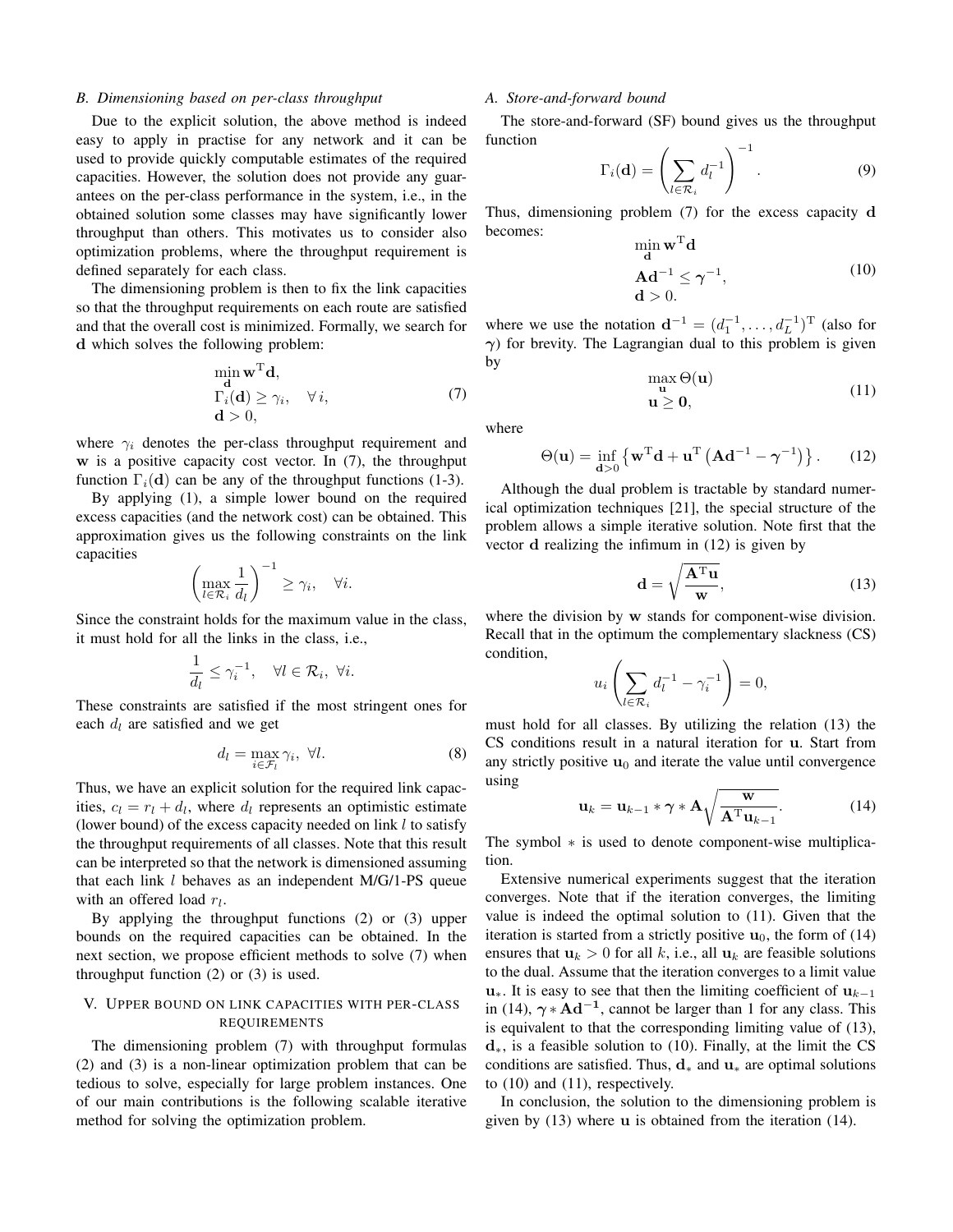#### *B. Improved store-and-forward bound*

The throughput function of the improved store-and-forward bound (ISF) is given by

$$
\Gamma_i(\mathbf{d}) = \left(\max_{l \in \mathcal{R}_i} \frac{1}{d_l + r_l} + \sum_{l \in \mathcal{R}_i} \frac{r_l}{d_l(d_l + r_l)}\right)^{-1}.
$$
 (15)

With a suitable restatement of the constraints the solution process is analogous to the store-and-forward case. To eliminate the max-operations from the constraints we form two matrices  $B_1$  and  $B_2$  as follows.  $B_1$  is generated from A by duplicating each row  $i$  of  $A$  as many times as there are nonzero elements on that row (i.e., the number of links used by route i).  $\mathbf{B}_2$  is generated from **A** by taking each of the nonzero elements to its own row (which is otherwise full of zeros). As with  $B_1$ , the right hand side of the constraints are obtained by duplicating the elements  $\gamma_i$  as many times as there are links on route *i*. We denote this vector by  $\gamma_{\text{ISF}}$ . In other words, we replace each throughput constraint by a set of constraints and the optimization problem (7) becomes

$$
\min_{\mathbf{d}} \mathbf{w}^{\mathrm{T}} \mathbf{d}
$$
\n
$$
\mathbf{B}_{1} \frac{\mathbf{r}}{\mathbf{d}(\mathbf{d} + \mathbf{r})} + \mathbf{B}_{2} \frac{1}{(\mathbf{d} + \mathbf{r})} \leq \gamma_{\mathrm{ISF}}^{-1},
$$
\n
$$
\mathbf{d} > 0.
$$
\n(16)

Analogously to the store-and-forward case, the iteration step is now given by

$$
\mathbf{u}_{k} = \mathbf{u}_{k-1} * \gamma_{\text{ISF}} * \left( \mathbf{B}_{1} \frac{\mathbf{r}}{\mathbf{d}(\mathbf{d} + \mathbf{r})} + \mathbf{B}_{2} \frac{1}{(\mathbf{d} + \mathbf{r})} \right), \quad (17)
$$

where  $d_l$  is obtained from solving the infimum of the Lagrangian. In this case,  $d_l$  is the positive real-valued root x of the polynomial

$$
w_l x^4 + 2r_l w_l x^3 + (r_l^2 w_l - \beta_l) x^2 - 2\alpha_l r_l x - \alpha_l r_l^2 = 0,
$$

where  $\alpha_l$  and  $\beta_l$  are the *l*th elements of  $\mathbf{B}_1^{\mathrm{T}} \mathbf{u}_{k-1}$  and  $\mathbf{B}_2^{\mathrm{T}} \mathbf{u}_{k-1}$ , respectively. The scalability of this approach is not as good as it is with SF bound because of the increased number of constraints and additional computation related to the solution of **d**.

## VI. NUMERICAL EXAMPLES

In this section we consider two numerical examples to illustrate the methods and their properties.

## *A. Simple network example*

We consider a network with 2 links and 2 traffic classes in a so called parking-lot configuration, see Figure 1. In this example, the load is  $\rho = [5, 7]^T$  Mbps and the routing matrix is

$$
\mathbf{A} = \left( \begin{array}{cc} 1 & 1 \\ 0 & 1 \end{array} \right).
$$



Fig. 1. Network with 2 links.

TABLE I DIMENSIONING BASED ON AVERAGE THROUGHPUT WITH  $\gamma_{\text{AVE}} = 1$  MBPS.

|     | $c_1$ (Mbps) | $c_2$ (Mbps) |
|-----|--------------|--------------|
| вF  | 6.02         | $13.56\,$    |
| AVE | 6.06         | 13.65        |

Thus, the link loads are  $\mathbf{r} = [5, 12]^T$  Mbps. For this network explicit formulae are available for the per-class throughputs under balanced fairness [20]:

$$
\Gamma_1^{\text{BF}}(\mathbf{c}) = \left(\frac{1}{c_1 - r_1} + \frac{1}{c_2 - r_2} - \frac{1}{c_2 - r_1}\right)^{-1},\qquad(18)
$$

$$
\Gamma_2^{\text{BF}}(\mathbf{c}) = c_2 - r_2.
$$

At the stability limit  $c = r$ , the flow-level performance tends to zero and some excess capacity is needed to achieve a given flow-level QoS criterion.

We first consider dimensioning based on average throughput such that the sum of the link capacities is minimized, i.e., the link costs are  $w_1 = w_2 = 1$ . The average throughput requirement is  $\gamma_{\text{ave}} = 1$  Mbps. Since the exact throughputs are known for this network, we can compare the results from using (6) with the application of the exact throughput formulas (18). The exact solution can be obtained numerically by solving

$$
\begin{aligned} & \min_{\mathbf{c}} \mathbf{w}^{\mathrm{T}} \mathbf{c}, \\ & \left( \sum_i \frac{\rho_i}{\rho_{\mathrm{tot}}} \frac{1}{\Gamma_i^{\mathrm{BF}}(\mathbf{c})} \right)^{-1} \geq \gamma_{\mathrm{ave}}, \\ & \mathbf{c} > \mathbf{r}. \end{aligned}
$$

The resulting link capacities required to satisfy  $\gamma_{\text{ave}}$  are shown in Table I. Recall that the relation between the actual link capacity  $c_l$  and the excess capacity  $d_l$  resulting from (6) is simply,  $c_l = r_l+d_l$ ,  $\forall l$ . In the table, the BF-row contains the results from applying the exact results under balanced fairness and the AVE row shows the results from (6), which is based on using the conservative SF bound for the throughput.

If the link capacities are fixed according to the BF-row in Table I the actual realized throughputs from (18) are 0.66 and 1.56 Mbps for class 1 and 2, respectively. The corresponding figures for the AVE-SF dimensioning are 0.70 and 1.65 Mbps.

To illustrate the per-class throughput methods, we let the target per-class throughput be the same for all classes so that  $\gamma_i = 1$  Mbps,  $i = 1, 2$ . The results are shown in Table II, where LB refers to the lower bound on link capacities obtained from (8), BF to the exact result with (18), UB-SF to the upper bound on the link capacities from (13) and (14) and UB-ISF to the tighter upper bound from (17). The exact solution is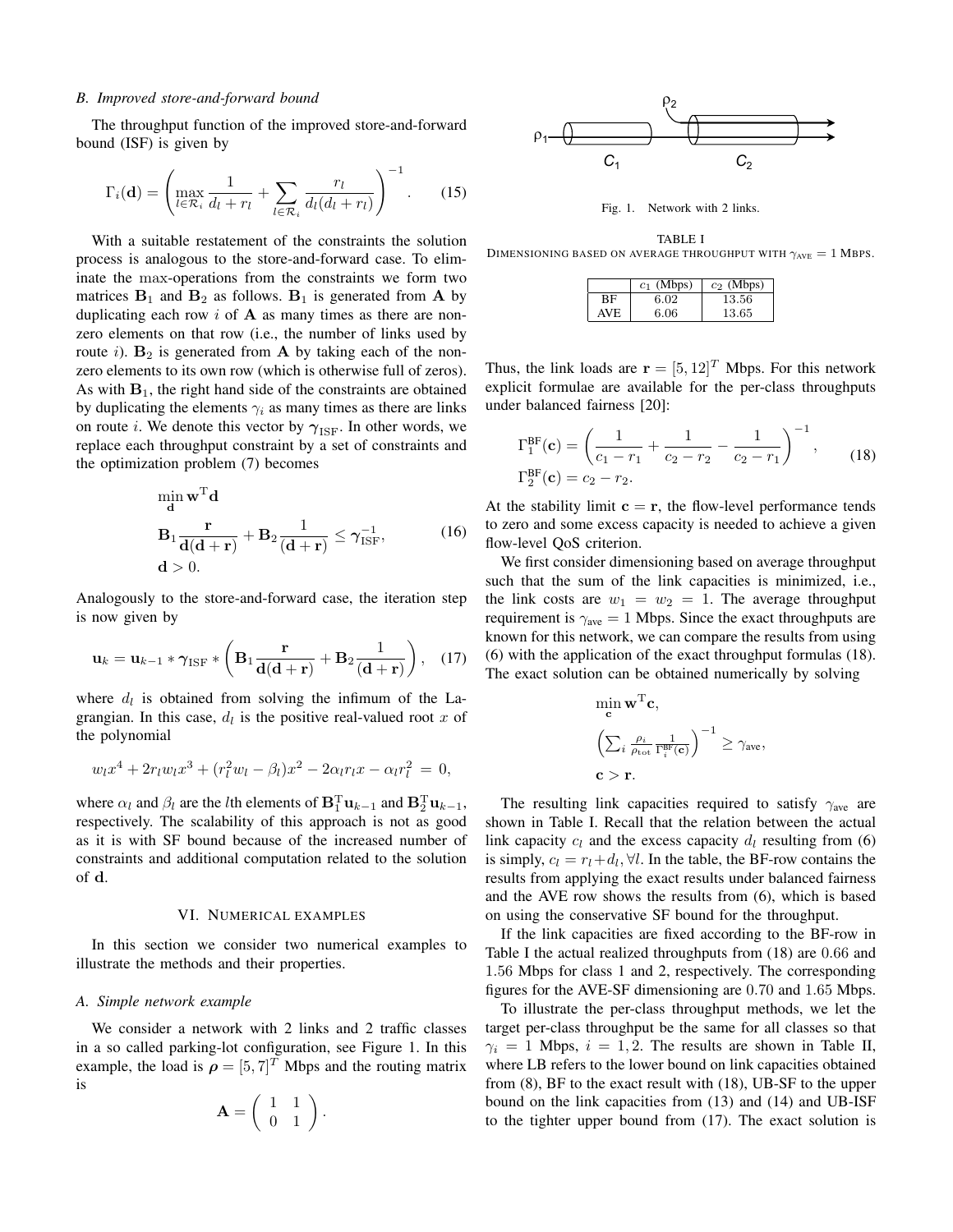TABLE II DIMENSIONING BASED ON PER-CLASS THROUGHPUT WITH  $\gamma_i = 1$  MBPS,  $i = 1, 2.$ 

|               | $c_1$ (Mbps) | $c_2$ (Mbps) |
|---------------|--------------|--------------|
| I B           | 6.00         | 13.00        |
| <b>BF</b>     | 6.81         | 13.78        |
| <b>UB-ISF</b> | 6.87         | 13.86        |
| UB-SF         | 7.00         | 14.00        |

TABLE III PER-CLASS THROUGHPUTS GIVEN BY DIFFERENT DIMENSIONING METHODS WITH  $\gamma_i = 1$  MBPS,  $i = 1, 2$ .

|        | $(c)$ (Mbps) | $\mathbf{c})$ (Mbps) |
|--------|--------------|----------------------|
| LB.    | 0.53         | 1.00                 |
| ВF     | 1.00         | 1.78                 |
| UB-ISF | 1.04         | 1.86                 |
| UB-SF  | 1.13         | 2.00                 |

obtained numerically by solving

$$
\begin{aligned}\n\min_{\mathbf{c}} \mathbf{w}^{\mathrm{T}} \mathbf{c}, \\
\Gamma_i^{\mathrm{BF}}(\mathbf{c}) &\geq \gamma_i, i = 1, 2, \\
\mathbf{c} > \mathbf{r}.\n\end{aligned}
$$

The resulting per-class throughputs from (18) when using the capacities given by the different dimensioning methods are shown in Table III. Whereas the simpler methods, i.e., lower bound (8) and the upper bound (13), can be used to quickly bound the solution under balanced fairness, a more accurate estimate (and a tighter upper bound) of the required capacities is provided by the ISF method (17).

#### *B. Large network example*

The previous example illustrated the dimensioning methods with a simple network, where an explicit solution for the per-class throughput under balanced fairness is available. In general, explicit solutions for the throughput are not available. However, our dimensioning methods continue to be applicable in networks of arbitrary size.

We consider a larger network example with the flow classes (routes) as shown in Figure 2. The network consists of 2 gateway nodes and there are 18 flow classes (routes) in the network. We minimize the sum of the link capacities, i.e., the link costs  $w_l = 1$ , for all l, and we assume that the offered load  $\rho_i = 1$  Mbps, for all *i*.

First we compare the average throughput dimensioning with  $\gamma_{\text{ave}} = 0.1$  Mbit and per-class throughput dimensioning with  $\gamma_i = 0.1$  Mbit for all i. To keep the presentation succinct we assume that the network graph is undirected thus resulting 12 links as numbered in Figure 2. The resulting link capacities are shown in Table IV. The labeling for the methods is as in Table II. As the throughput requirement is small relative to the load, all the methods yield comparable results.

The gap between the estimated upper and lower bounds on the link capacities depends on the throughput criterion. We illustrate this by evaluating the sum of the excess capacities,



Fig. 2. Example topology with two gateways and 18 flow classes (shown as arrows)

TABLE IV LINK CAPACITIES FROM THE DIFFERENT DIMENSIONING METHODS FOR THE LARGE NETWORK EXAMPLE.

| Link           | <b>AVE</b> | LB  | UB-SF | UB-ISF |  |  |
|----------------|------------|-----|-------|--------|--|--|
| 1              | 3.19       | 3.1 | 3.27  | 3.23   |  |  |
| $\overline{c}$ | 2.15       | 2.1 | 2.29  | 2.28   |  |  |
| 3              | 3.19       | 3.1 | 3.13  | 3.13   |  |  |
| 4              | 2.15       | 2.1 | 2.28  | 2.27   |  |  |
| 5              | 3.19       | 3.1 | 3.29  | 3.27   |  |  |
| 6              | 2.15       | 2.1 | 2.39  | 2.36   |  |  |
| 7              | 3.19       | 3.1 | 3.39  | 3.36   |  |  |
| 8              | 4.22       | 4.1 | 4.45  | 4.41   |  |  |
| 9              | 3.19       | 3.1 | 3.38  | 3.35   |  |  |
| 10             | 1.11       | 1.1 | 1.15  | 1.15   |  |  |
| 11             | 5.24       | 5.1 | 5.32  | 5.31   |  |  |
| 12             | 2.15       | 2.1 | 2.14  | 2.14   |  |  |
|                |            |     |       |        |  |  |

i.e., the value of the objective function, as a function of the perclass throughput requirement. In our example, the throughput requirement is again equal for all classes,  $\gamma_i = \gamma$ , for all i, and the traffic loads are  $\rho_i = 1$  Mbps, for all *i*. The network links are now assumed to be unidirectional (22 links in total). The results are shown in Figure 3. When the throughput requirement  $\gamma$  is relatively high compared to the traffic loads, the accuracy of the SF method becomes worse suggesting the use of LB and ISF methods to characterize the link capacities. At small values of  $\gamma$  there is little difference between the SF and ISF methods. Recall that the actual required capacity under balanced fairness is between LB and ISF.

Finally, consider the case where the throughput target is kept fixed but the load is increased. In our example,  $\gamma_i = 1$ Mbps, for all  $i$ , and the load is increased so that load is the same in all classes, i.e.,  $\rho_i = \rho$ , for all i. As a function of the total offered load in the network,  $\sum_i \rho_i$ , we evaluate the sum of the normalized excess capacities  $\sum_l \frac{d_l}{r_l}$ , which characterizes the required amount of extra capacity relative to the link loads. The results are shown in Figure 4. For a fixed throughput requirement, when load is increased the required extra capacity relative to the link loads decreases sharply due to the multiplexing gain.